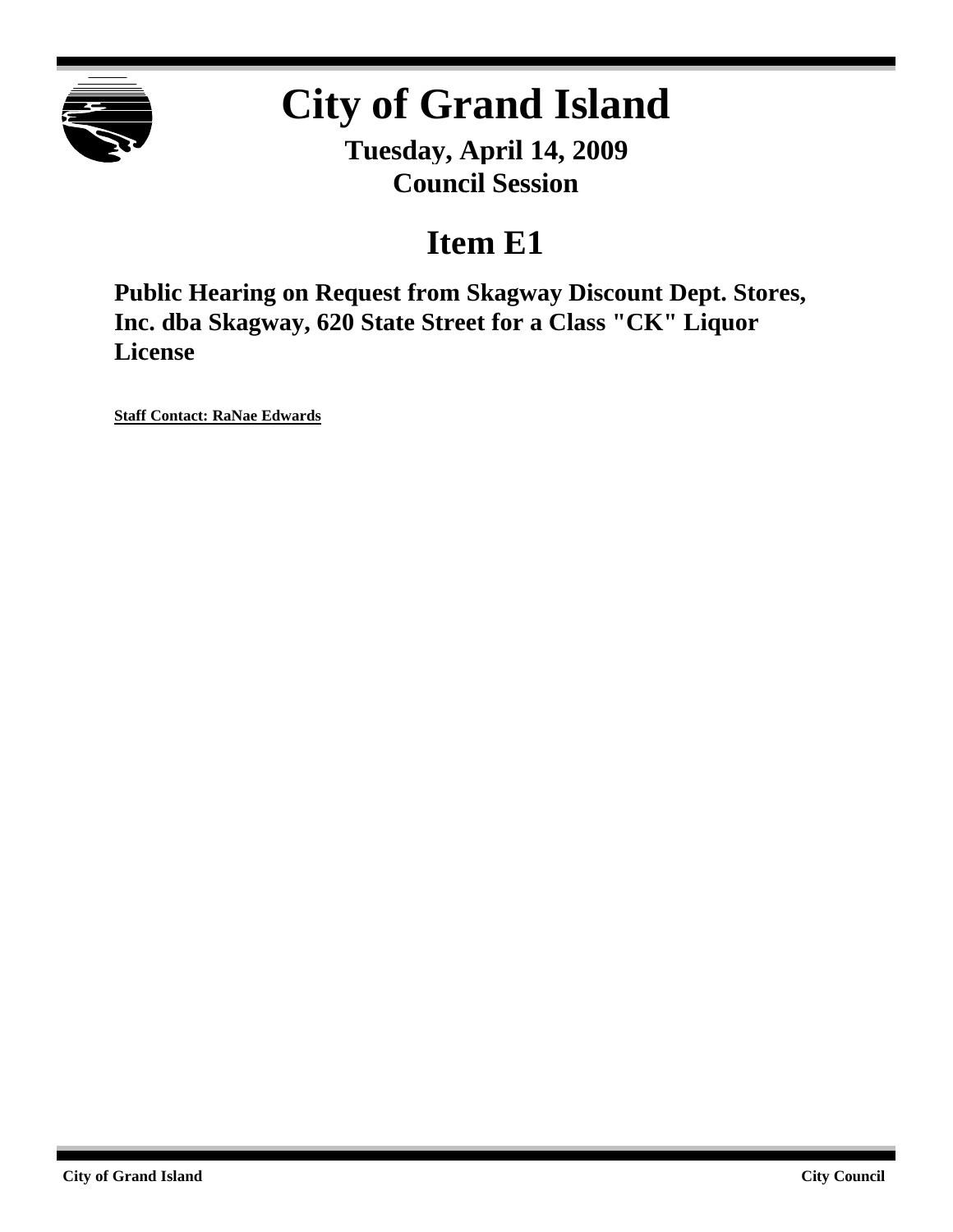## **Council Agenda Memo**

| <b>From:</b>    | RaNae Edwards, City Clerk                                                                                                              |
|-----------------|----------------------------------------------------------------------------------------------------------------------------------------|
| <b>Meeting:</b> | April 14, 2009                                                                                                                         |
| Subject:        | Public Hearing on Request from Skagway Discount<br>Dept. Stores, Inc. dba Skagway, 620 State Street for a<br>Class "CK" Liquor License |
| Item $\#$ 's:   | $E-1 & 2E-1$                                                                                                                           |
| $Presenter(s):$ | RaNae Edwards, City Clerk                                                                                                              |

#### **Background**

Section 4-2 of the Grand Island City Code declares the intent of the City Council regarding liquor licenses and the sale of alcohol.

#### **Declared Legislative Intent**

It is hereby declared to be the intent and purpose of the city council in adopting and administering the provisions of this chapter:

- (A) To express the community sentiment that the control of availability of alcoholic liquor to the public in general and to minors in particular promotes the public health, safety, and welfare;
- (B) To encourage temperance in the consumption of alcoholic liquor by sound and careful control and regulation of the sale and distribution thereof; and
- (C) To ensure that the number of retail outlets and the manner in which they are operated is such that they can be adequately policed by local law enforcement agencies so that the abuse of alcohol and the occurrence of alcohol-related crimes and offenses is kept to a minimum.

#### **Discussion**

Skagway Discount Dept. Stores, Inc. dba Skagway, 620 State Street has submitted an application for a Class "CK" Liquor License. A Class "C" Liquor License allows for the sale of beer on and off sale only inside the corporate limits of the city and a Class "K" Liquor License allows for catering. If approved, this license will replace their existing Class "DK-42944" liquor license.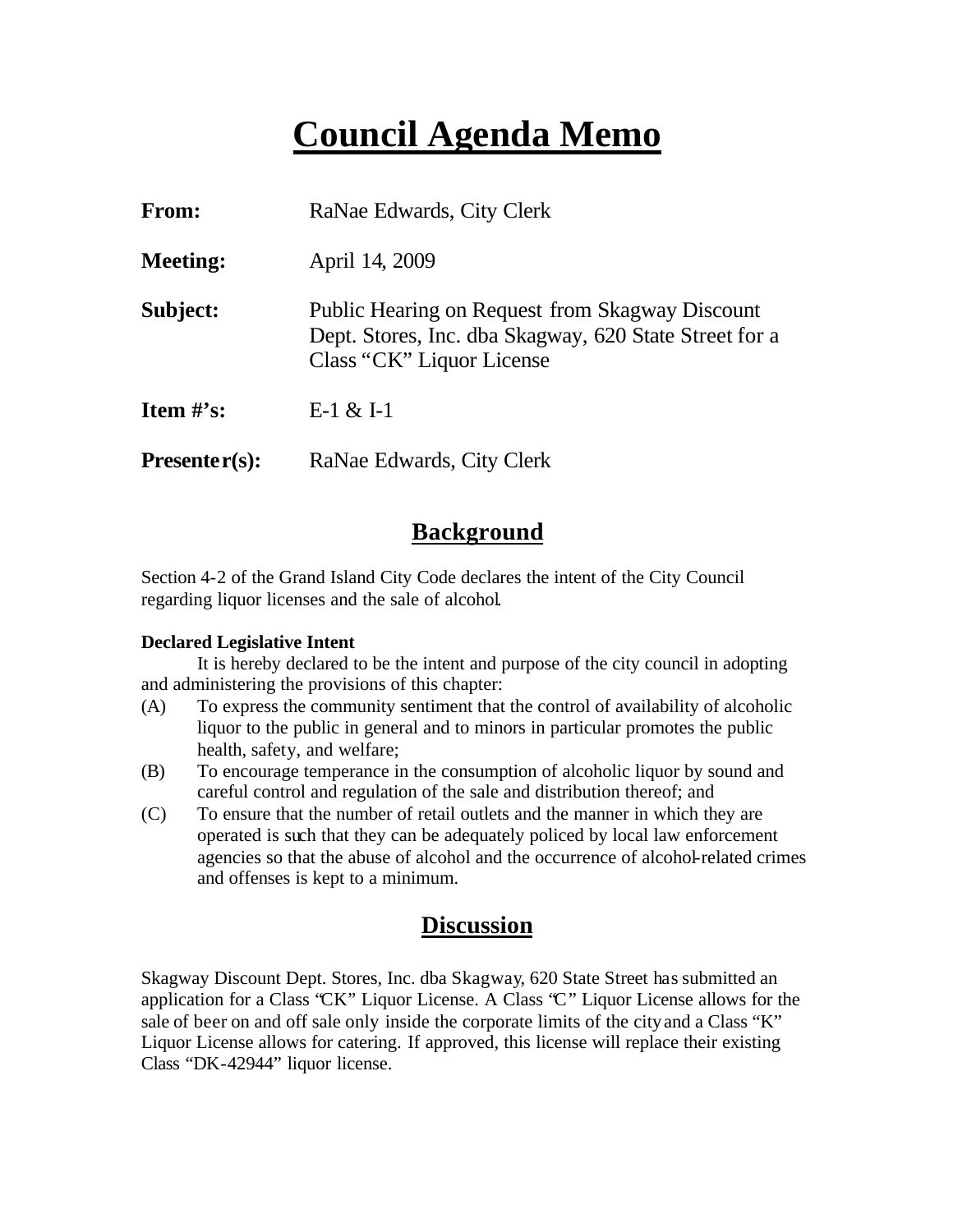City Council action is required and forwarded to the Nebraska Liquor Control Commission for issuance of all licenses. This application has been reviewed by the Clerk, Building, Fire, Health, and Police Departments.

Also submitted was an application for Liquor Manager Designation for James Phipps, 1809 West Anna Street.

#### **Alternatives**

It appears that the Council has the following alternatives concerning the issue at hand. The Council may:

- 1. Approve the application.
- 2. Forward to the Nebraska Liquor Control Commission with no recommendation.
- 3. Forward to the Nebraska Liquor Control Commission with recommendations.
- 4. Deny the application.

### **Recommendation**

Based on the Nebraska Liquor Control Commission's criteria for the approval of Liquor Licenses, City Administration recommends that the Council approve the application.

### **Sample Motion**

Move to approve the application of Skagway Discount Dept. Stores, Inc. dba Skagway, 620 State Street for a Class "CK" Liquor License contingent upon final inspections and the request from James Phipps, 1809 West Anna Street for a Liquor Manager Designation.